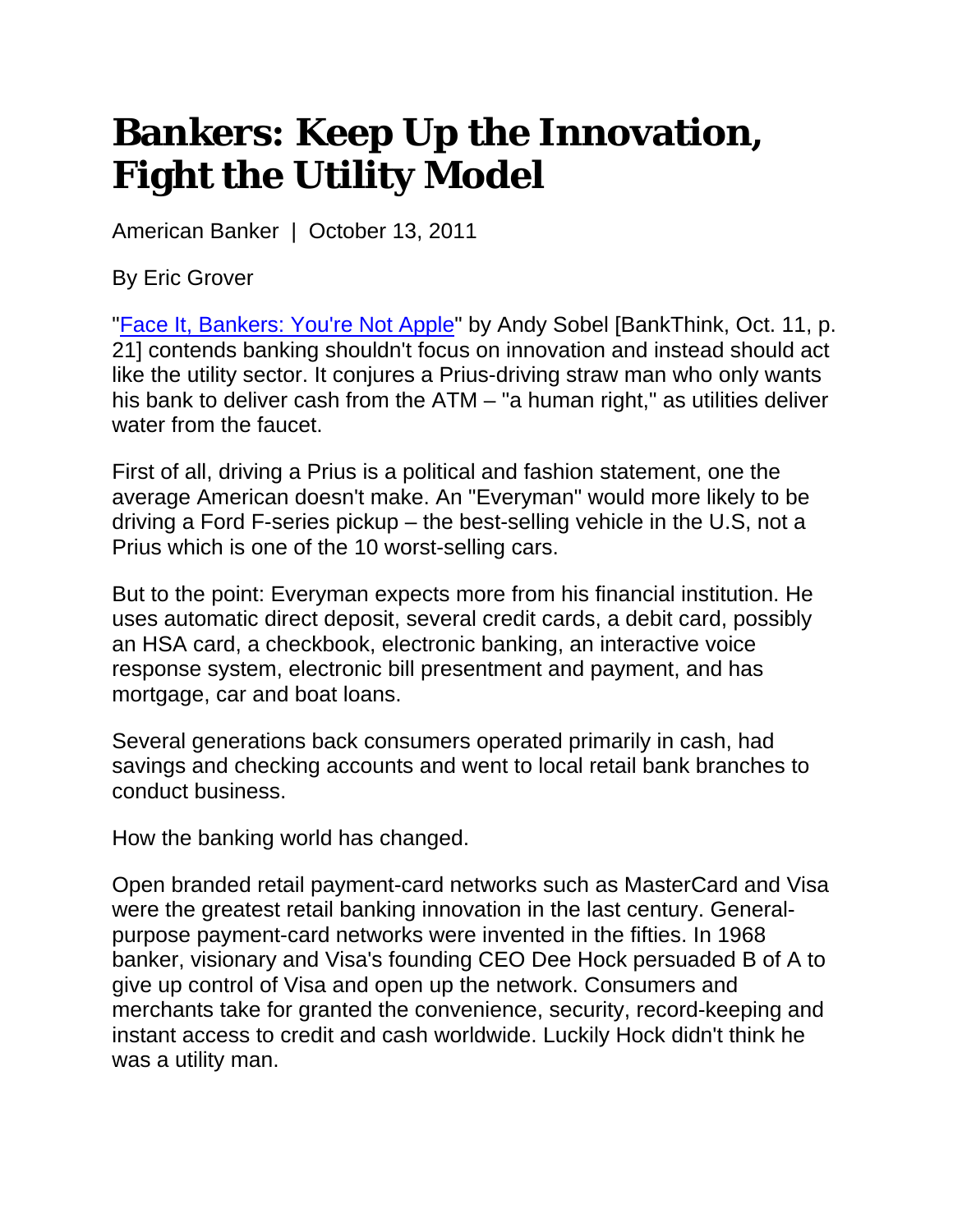Chemical Bank installed the first US ATM in 1969. Use per ATM peaked in 1992 and total transactions in 2001.

Bill Fair and Earl Isaac founded credit-scoring pioneer FICO in 1956. Citibank implemented a proprietary credit-bureau score in 1981. The eponymous FICO score debuted in 1987 enabling consumers to capitalize on their creditworthiness obtaining credit in minutes, whereas several generations ago underwriting was slow, highly subjective and face-to-face.

The Bank of Delaware piloted a debit card in 1966. Today 80% of Americans have one.

Payment processor First Data and Blockbuster launched electronic prepaid cards in the mid-nineties, enhanced MasterCard and Visa branded reloadable versions of which now provide payments for millions of the unand underbanked.

Chase Manhattan, Chemical, Citibank and Manufacturers Hanover pioneered "home banking" systems in the early eighties. Today consumers take the ability to transact anywhere, anytime for granted.

Former fitness club manager and entrepreneur Pete Kight's Checkfree made electronic bill presentment and payment a national reality, enabling consumers to electronically manage and pay bills through banks.

Banks started using interactive voice response systems in the seventies. They're now ubiquitous, providing consumers with the ability to transact and access accounts 24-by-7.

Though not a bank, PayPal was a huge financial-services-industry innovation.

When was the last time water utilities created a Visa or PayPal?

The piece dismisses mobile banking. Consumers and merchants are creatures of habit in banking and payments. It took decades for most to "want," use and now take for granted the enormous convenience and value of payment cards, ATMs, home banking and electronic bill presentment and payment. Similarly, consumers didn't know they wanted Xerox, PCs, email, mobile phones or i-phones. In a decade over-hyped mobile